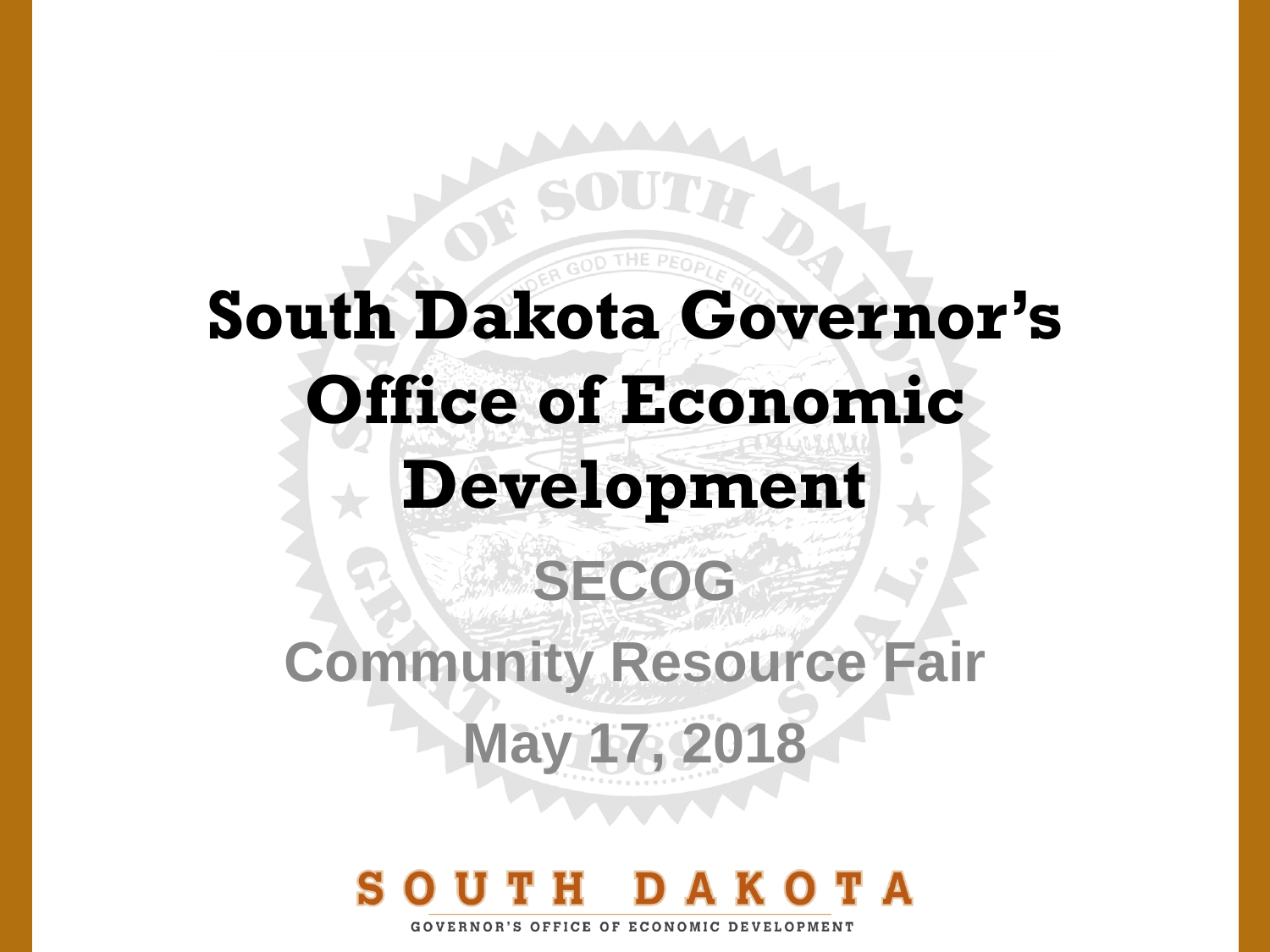## **GOED Mission**

The GOED works to expand primary job opportunities for all South Dakotans. We strive to retain and expand existing businesses, foster new businesses, facilitate business succession and recruit out-of-state businesses.

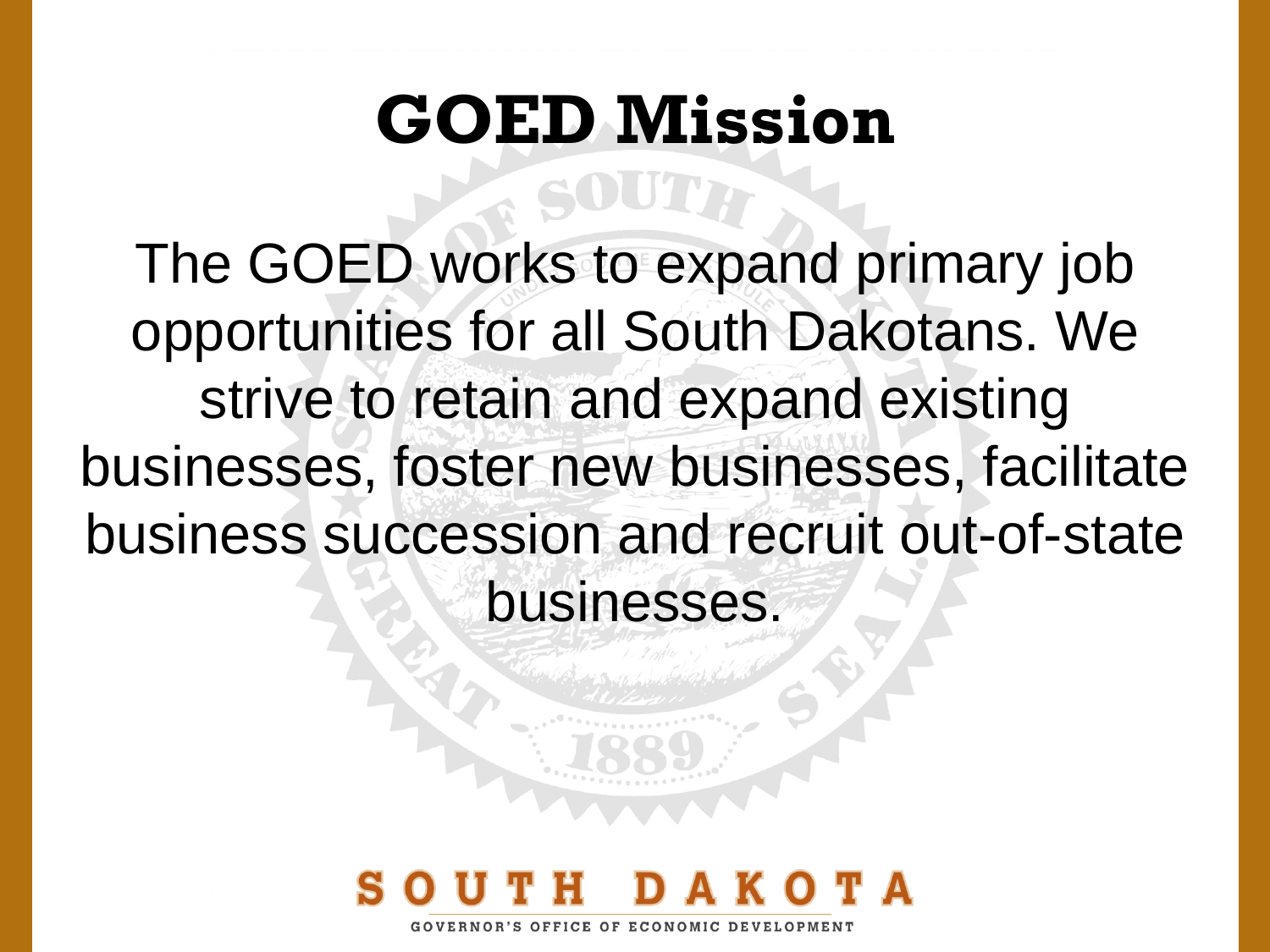## **Building SD**

### **Eligibility**

- Any political subdivision of this state
- Tribal government
- Local development corporation

### Applications

- Reviewed quarterly at Board of Economic Development meetings
- Apply through SECOG

#### TA VERNOR'S OFFICE OF ECONOMIC DEVELOPMEN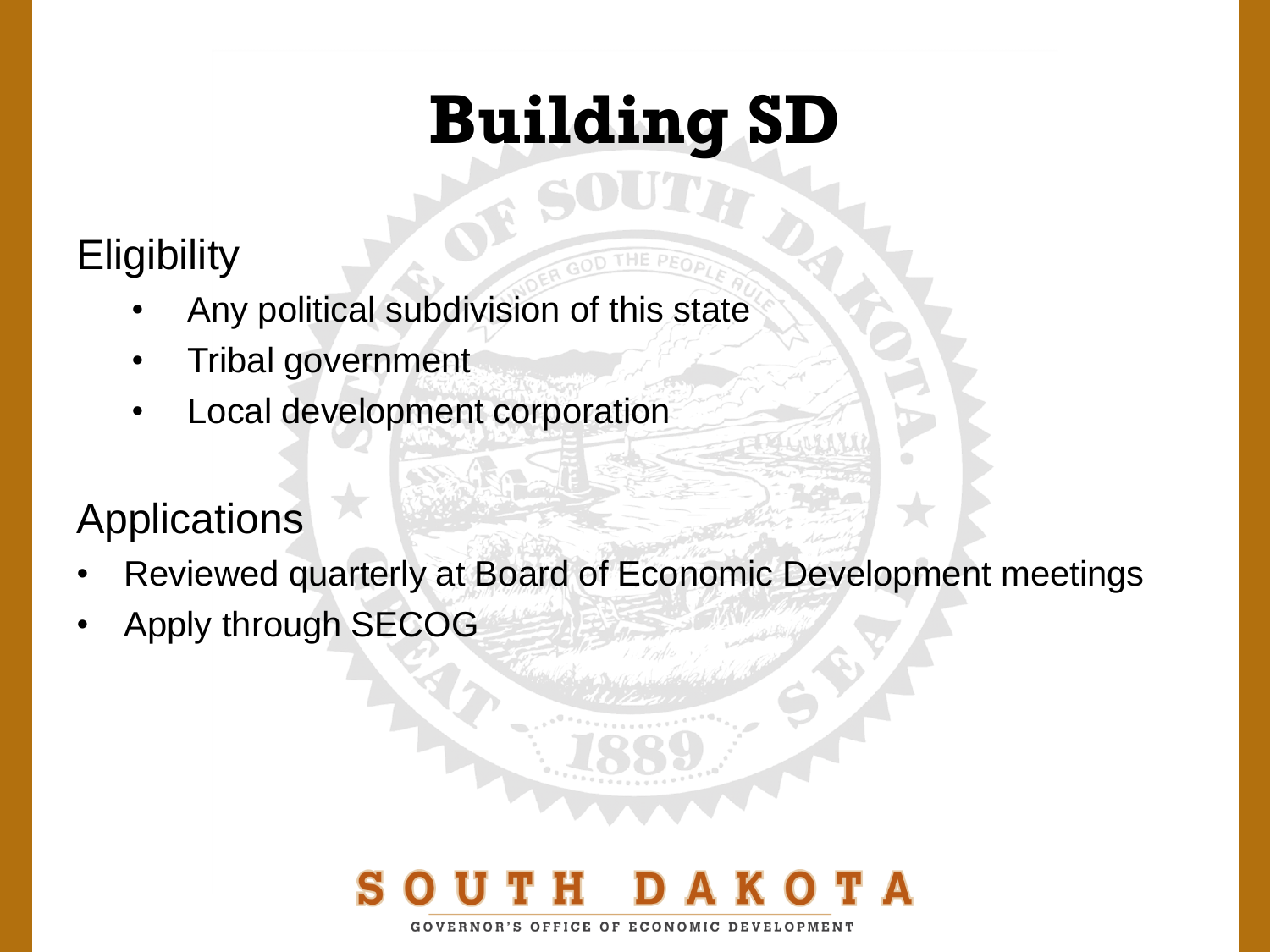## **Local Infrastructure Improvement Program**

- Infrastructure Improvements for economic development projects
- Critical Factor: Job Creation

## ERNOR'S OFFICE OF ECONOMIC DEVELOPMEN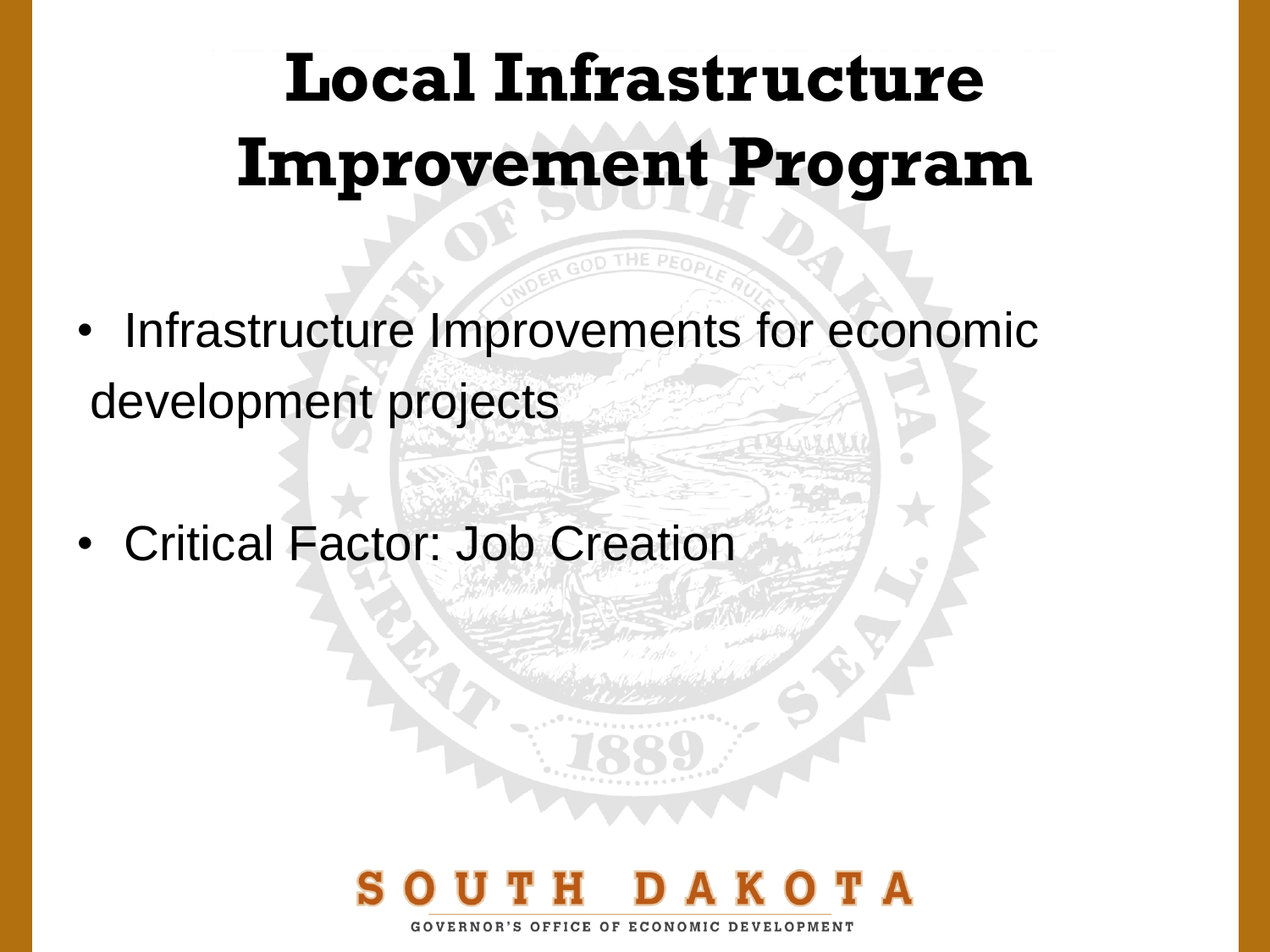## **Economic Development Partnership Program**

- Purposes:
	- Create or replenish Revolving Loan Funds (RLF)
	- Hire New Staff
	- Elevate staff from part-time to full-time
	- Training Needs

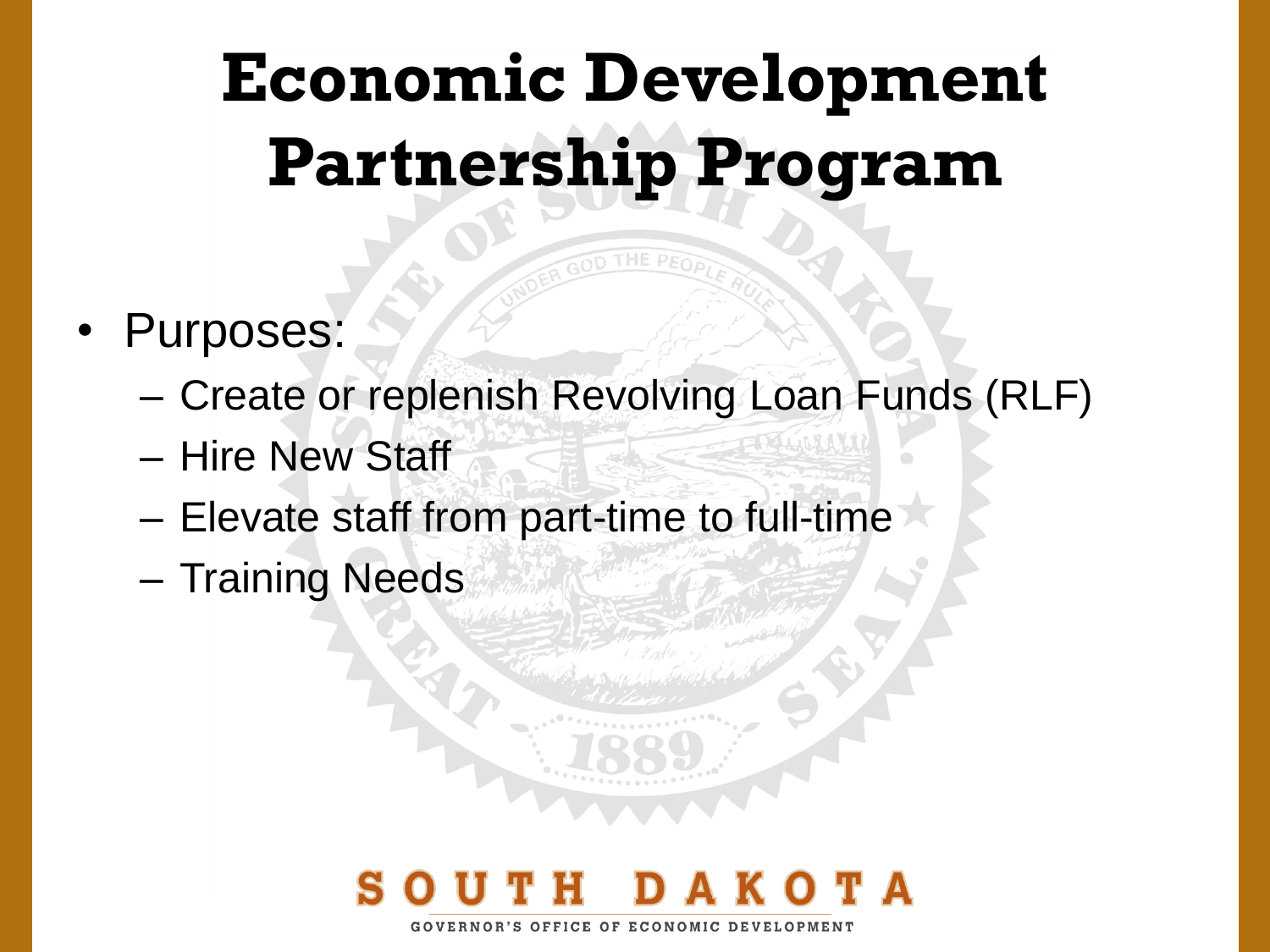## **Community Development Block Grants (CDBG)**

#### **Eligibility**

- **Cities**
- **Counties**

#### Applications

- Two deadlines: April 1 and October 1
- **Certain Projects by Invitation**

#### O T A **GOVERNOR'S OFFICE OF ECONOMIC DEVELOPMENT**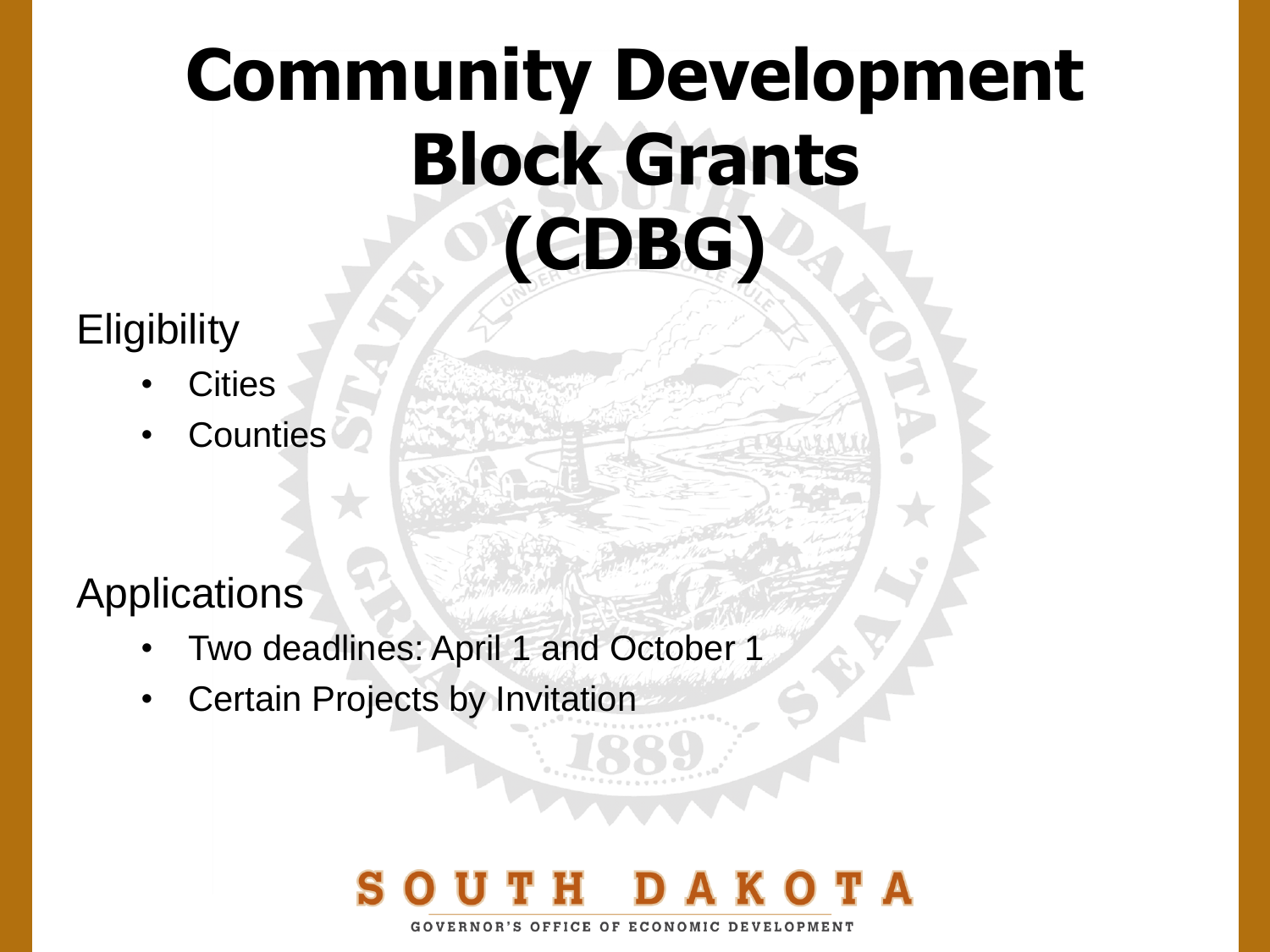# **National Program Objectives**

• Benefit to low and moderate income persons

• Eliminate slums and blight

• Urgent Need or Imminent threat to public health or safety

## RNOR'S OFFICE OF ECONOMIC DEVELOPMEN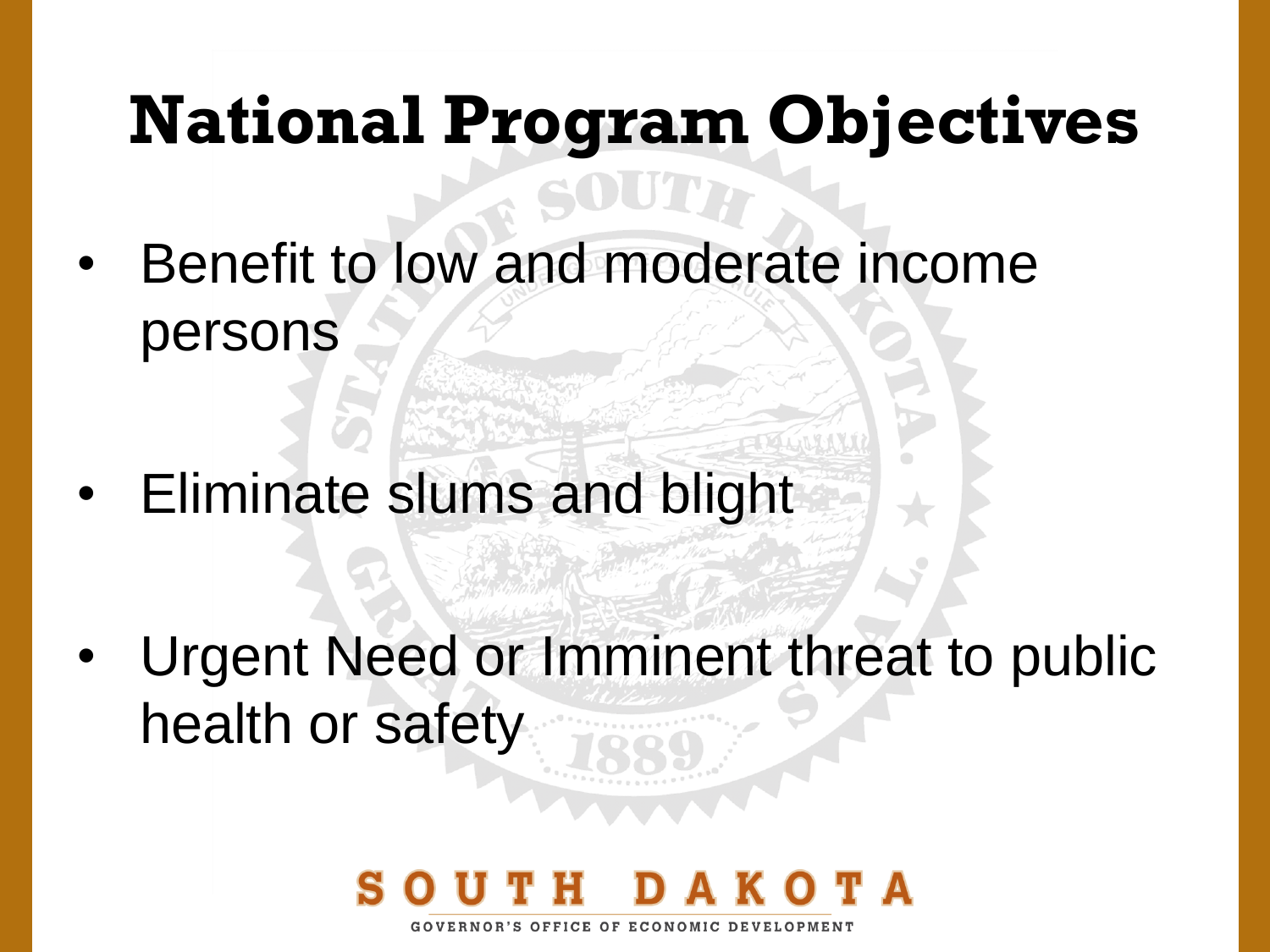## **State Program Objectives**

•Promote rational land use

•Provide increased economic opportunities for low and moderate-income persons

•Correct deficiencies in public facilities, affecting public health, safety, or welfare

•Increase efficiencies in public facilities, affecting public health, safety, or welfare

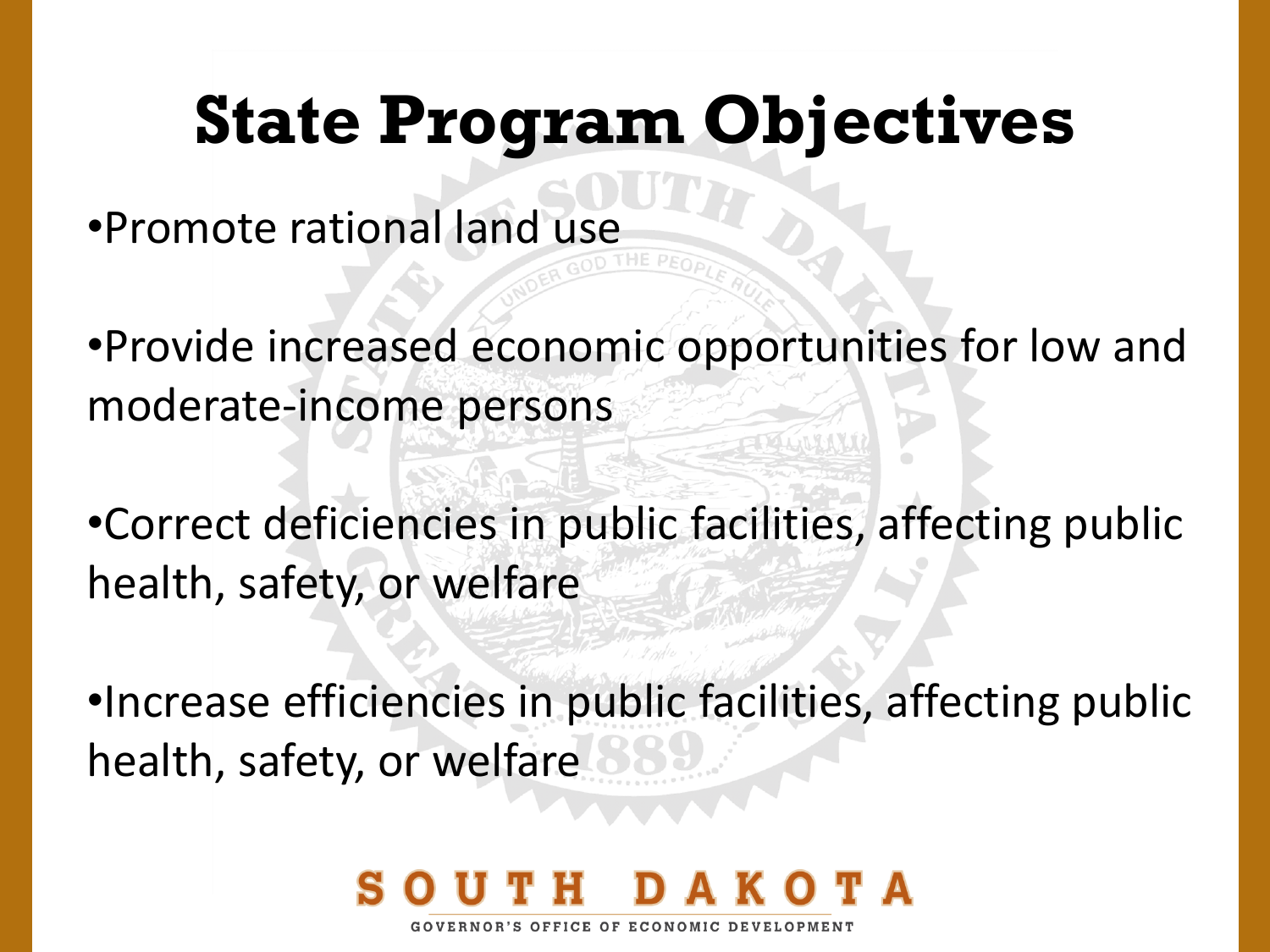## **CDBG Grant Amounts**

• Community Projects:

Water and Wastewater Infrastructure, Community Centers, Fire Halls Domestic Abuse Shelters, Boys and Girls Clubs, Senior Centers

Grant amount: up to \$770,000.

• Special Projects: Industrial Infrastructure to assist job creation for low/moderate income persons.

Grant amount: \$25,000 per full time job created up to \$515,000.